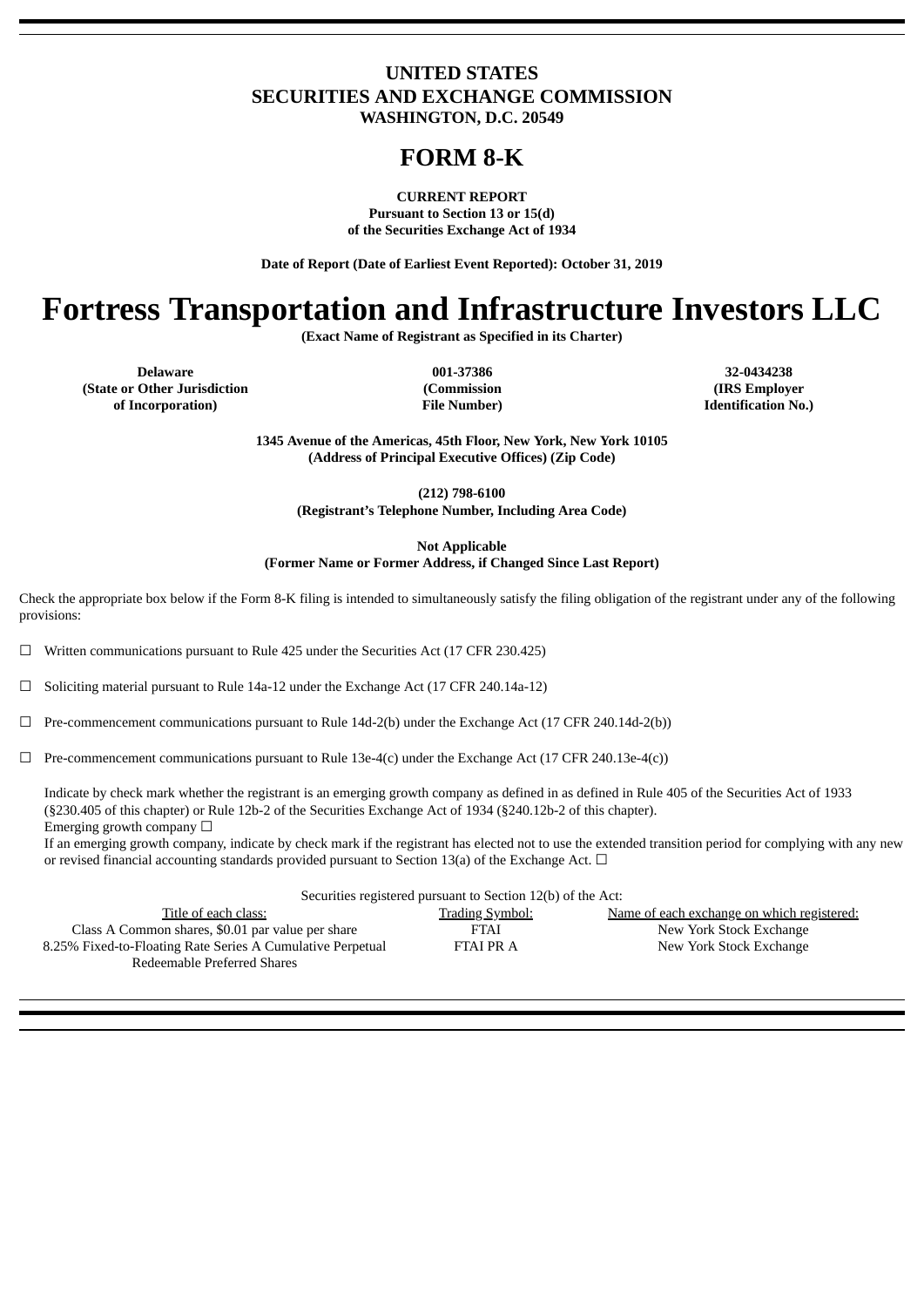#### **Item 2.02. Results of Operations and Financial Condition.**

On October 31, 2019, the Company issued a press release announcing the Company's results for its fiscal quarter ended September 30, 2019. A copy of the Company's press release is attached to this Current Report on Form 8-K (the "Current Report") as Exhibit 99.1 and is incorporated herein solely for purposes of this Item 2.02 disclosure.

This Current Report, including the exhibit attached hereto, is being furnished and shall not be deemed to be filed for purposes of Section 18 of the Securities Exchange Act of 1934, as amended (the "Exchange Act"), or otherwise subject to the liabilities of that section, nor shall it be incorporated by reference into any of the Company's filings under the Securities Act of 1933, as amended, or the Exchange Act, unless expressly set forth as being incorporated by reference into such filing.

#### **Item 9.01 Financial Statements and Exhibits.**

**(d) Exhibits.**

| Exhibit<br>Number | <b>Description</b>                                                                                        |
|-------------------|-----------------------------------------------------------------------------------------------------------|
| 99.1              | Press release, dated October 31, 2019, issued by Fortress Transportation and Infrastructure Investors LLC |
| 104               | Cover Page Interactive Data File - the cover page XBRL tags are embedded within the Inline XBRL document  |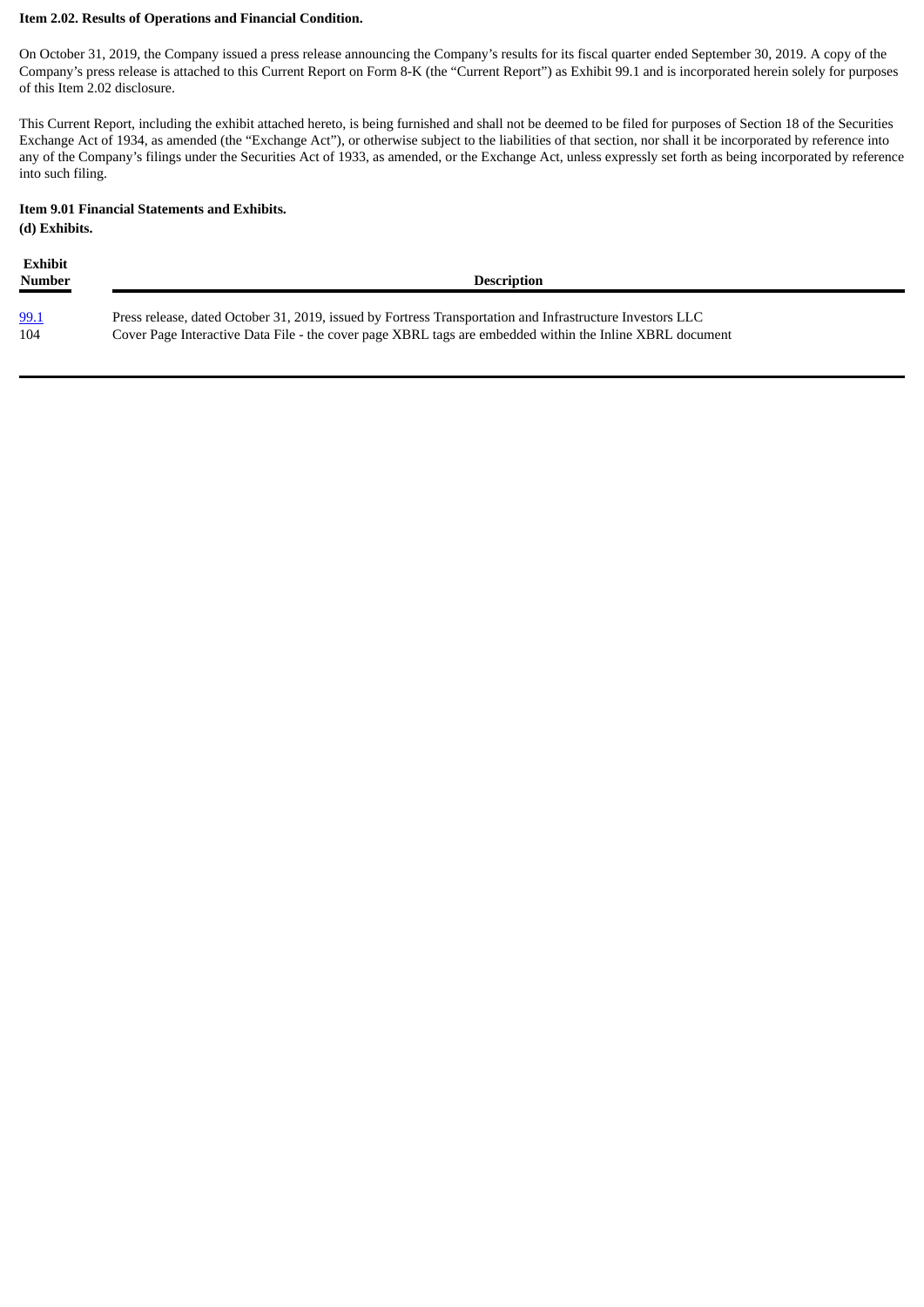### **SIGNATURE**

Pursuant to the requirements of the Securities Exchange Act of 1934, the registrant has duly caused this report to be signed on its behalf by the undersigned hereunto duly authorized.

## FORTRESS TRANSPORTATION AND INFRASTRUCTURE INVESTORS LLC

By: /s/ Eun Nam

Name: Eun Nam

Title: Chief Accounting Officer

Date: October 31, 2019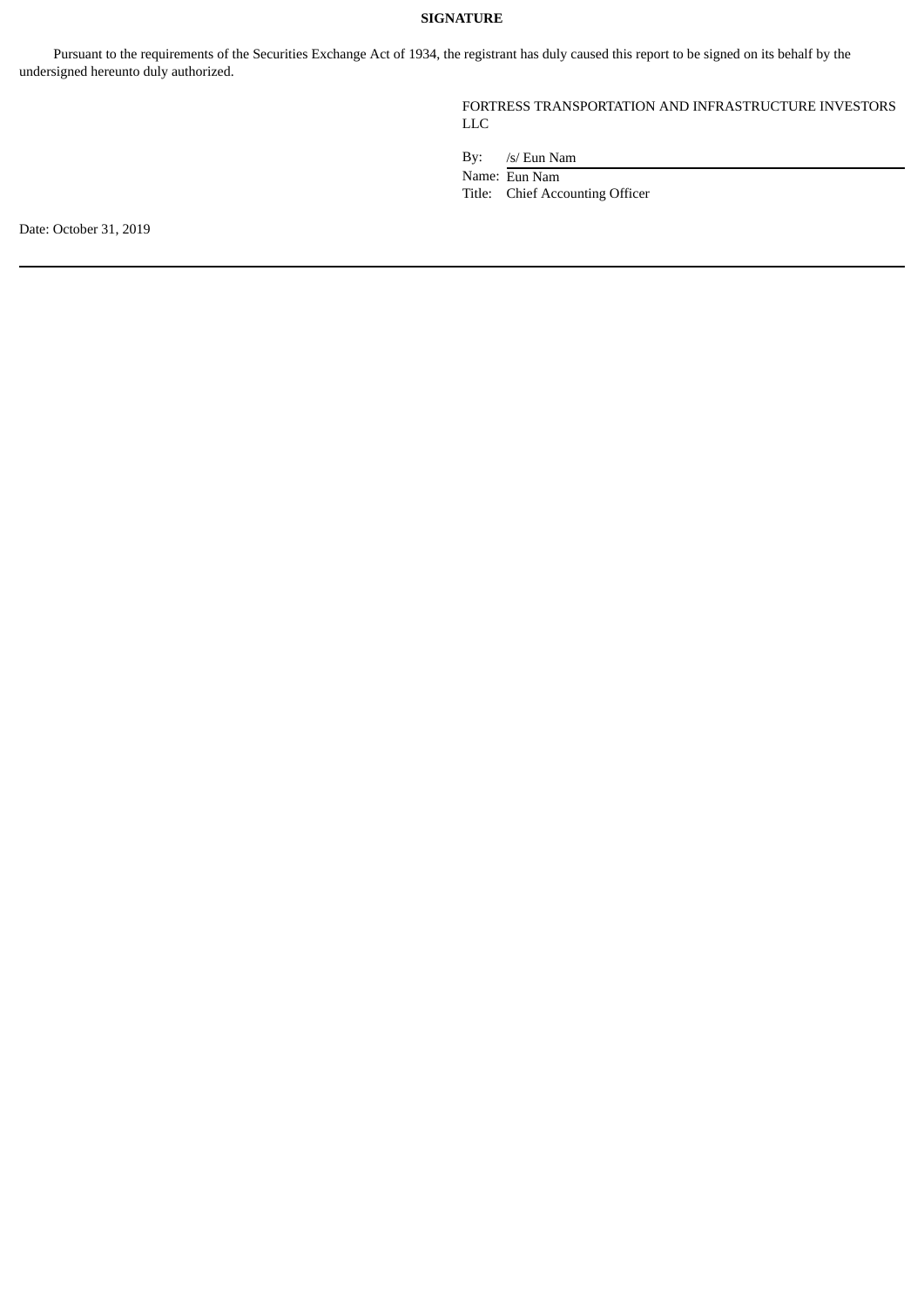<span id="page-3-0"></span>

#### **PRESS RELEASE**

#### *FTAI Reports Third Quarter 2019 Results, Dividend of \$0.33 per Common Share \_\_\_\_\_\_\_\_\_\_\_\_\_\_\_\_\_\_\_\_\_\_\_\_\_\_\_\_\_\_\_\_\_\_\_\_\_\_\_\_\_\_\_\_\_\_\_\_\_\_\_\_\_\_\_\_\_\_\_\_\_\_\_\_\_\_\_\_\_\_\_\_\_\_\_\_\_\_\_\_\_\_\_\_\_\_\_\_\_\_\_\_\_\_\_\_\_\_\_\_\_\_*

NEW YORK, October 31, 2019 – Fortress Transportation and Infrastructure Investors LLC (NYSE:FTAI) (the "Company") today reported financial results for the three months ended September 30, 2019. The Company's consolidated financial statements and key performance measures are attached as an exhibit to this press release.

#### **Financial Overview**

| (in thousands, except per share data)        |     |         |
|----------------------------------------------|-----|---------|
| <b>Selected Financial Results</b>            |     | Q3'19   |
| Net Cash Provided by Operating Activities    | S   | 34,601  |
| Net Income Attributable to Shareholders      | S   | 25,671  |
| Basic and Diluted Earnings per Common Share  | \$. | 0.30    |
|                                              |     |         |
| Funds Available for Distribution ("FAD") (1) | \$. | 120,741 |
| Adjusted EBITDA <sup>(1)</sup>               | \$. | 114.142 |

(1) For definitions and reconciliations of Non-GAAP measures, please refer to the exhibit to this press release.

For the third quarter of 2019, our total FAD was \$120.7 million. This amount includes \$185.7 million from aviation leasing activities, offset by \$(32.0) million and \$(32.9) million from infrastructure and corporate and other activities, respectively.

"We just put up record numbers in both net income and adjusted EBITDA," said Joe Adams, FTAI's CEO. "We see this momentum in profitability and cash flow continuing into 2020."

#### **Third Quarter Cash Dividends**

On October 31, 2019, the Company's Board of Directors (the "Board") declared a cash dividend on its common shares of \$0.33 per share for the quarter ended September 30, 2019, payable on November 26, 2019 to the holders of record on November 15, 2019.

On October 31, 2019, the Board also declared a cash dividend on its Fixed-to-Floating Rate Series A Cumulative Perpetual Redeemable Preferred Shares of \$0.53281 per share for the quarter ended September 30, 2019, payable on December 16, 2019 to the holders of record on December 2, 2019.

#### **Additional Information**

For additional information that management believes to be useful for investors, please refer to the presentation posted on the Investor Relations section of the Company's website, www.ftandi.com, and the Company's Quarterly Report on Form 10-Q, when available on the Company's website. Nothing on the Company's website is included or incorporated by reference herein.

#### **Conference Call**

The Company will host a conference call on Friday, November 1, 2019 at 8:00 A.M. Eastern Time. The conference call may be accessed by dialing 1-877- 447-5636 (from within the U.S.) or 1-615-247-0080 (from outside of the U.S.) ten minutes prior to the scheduled start of the call; please reference "FTAI Third Quarter Earnings Call." A simultaneous webcast of the conference call will be available to the public on a listen-only basis at www.ftandi.com.

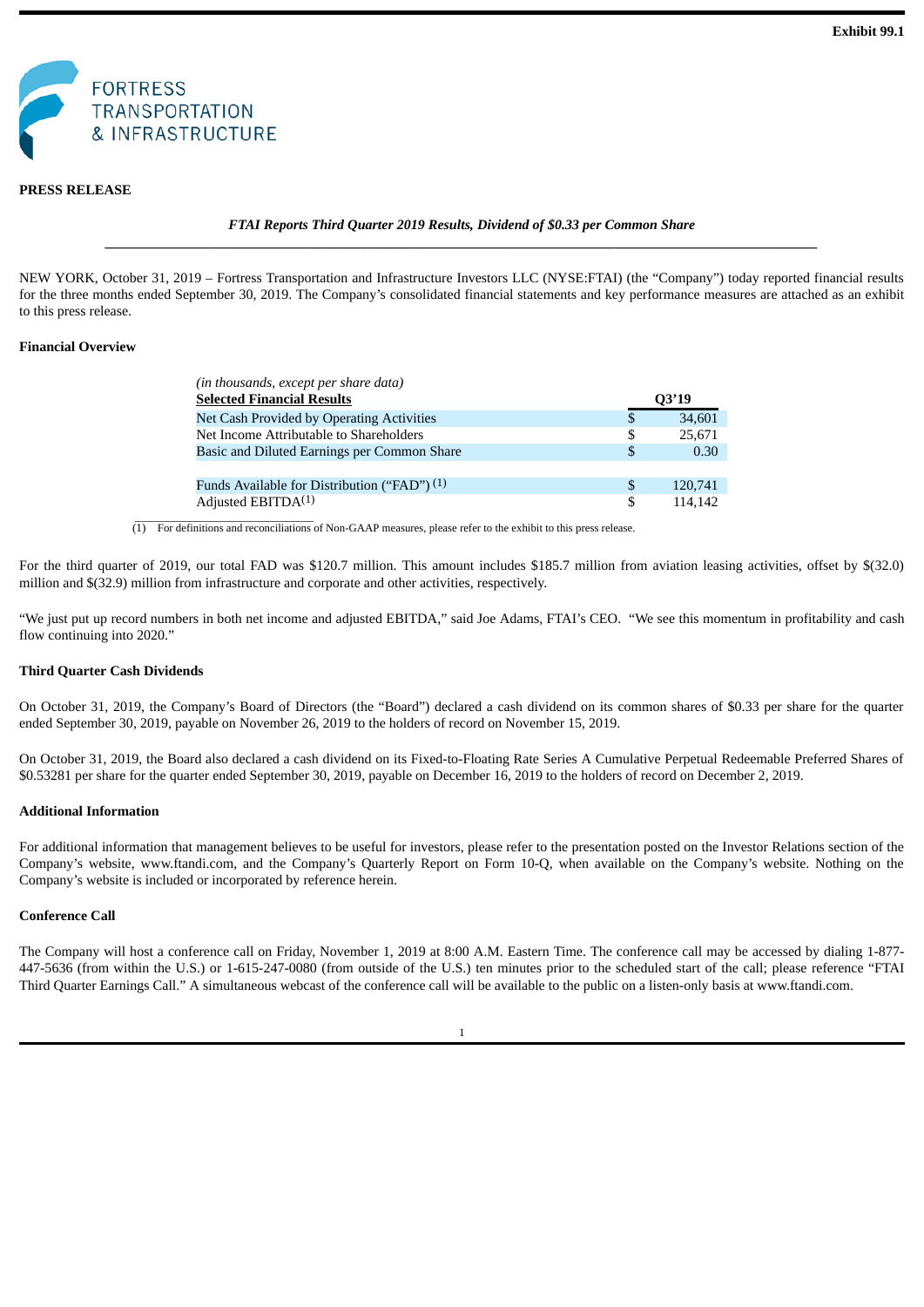Following the call, a replay of the conference call will be available after 12:00 P.M. on Friday, November 1, 2019 through 10:00 A.M. Friday, November 8, 2019 at 1-855-859-2056 (from within the U.S.) or 1-404-537-3406 (from outside of the U.S.), Passcode: 3777558.

#### **About Fortress Transportation and Infrastructure Investors LLC**

Fortress Transportation and Infrastructure Investors LLC owns and acquires high quality infrastructure and equipment that is essential for the transportation of goods and people globally. FTAI targets assets that, on a combined basis, generate strong and stable cash flows with the potential for earnings growth and asset appreciation. FTAI is externally managed by an affiliate of Fortress Investment Group LLC, a leading, diversified global investment firm.

#### **Cautionary Note Regarding Forward-Looking Statements**

Certain statements in this press release may constitute forward-looking statements within the meaning of the Private Securities Litigation Reform Act of 1995, including, but not limited to, statements regarding the Company's continued profitability and cash flow momentum. These statements are based on management's current expectations and beliefs and are subject to a number of trends and uncertainties that could cause actual results to differ materially from those described in the forward-looking statements, many of which are beyond the Company's control. The Company can give no assurance that its expectations will be attained and such differences may be material. Accordingly, you should not place undue reliance on any forward-looking statements contained in this press release. For a discussion of some of the risks and important factors that could affect such forward-looking statements, see the sections entitled "Risk Factors" and "Management's Discussion and Analysis of Financial Condition and Results of Operations" in the Company's most recent Annual Report on Form 10-K and Quarterly Reports on Form 10-Q, which are available on the Company's website (www.ftandi.com). In addition, new risks and uncertainties emerge from time to time, and it is not possible for the Company to predict or assess the impact of every factor that may cause its actual results to differ from those contained in any forward-looking statements. Such forward-looking statements speak only as of the date of this press release. The Company expressly disclaims any obligation to release publicly any updates or revisions to any forward-looking statements contained herein to reflect any change in the Company's expectations with regard thereto or change in events, conditions or circumstances on which any statement is based. This release shall not constitute an offer to sell or the solicitation of an offer to buy any securities.

#### **For further information, please contact:**

Alan Andreini Investor Relations Fortress Transportation and Infrastructure Investors LLC (212) 798-6128 aandreini@fortress.com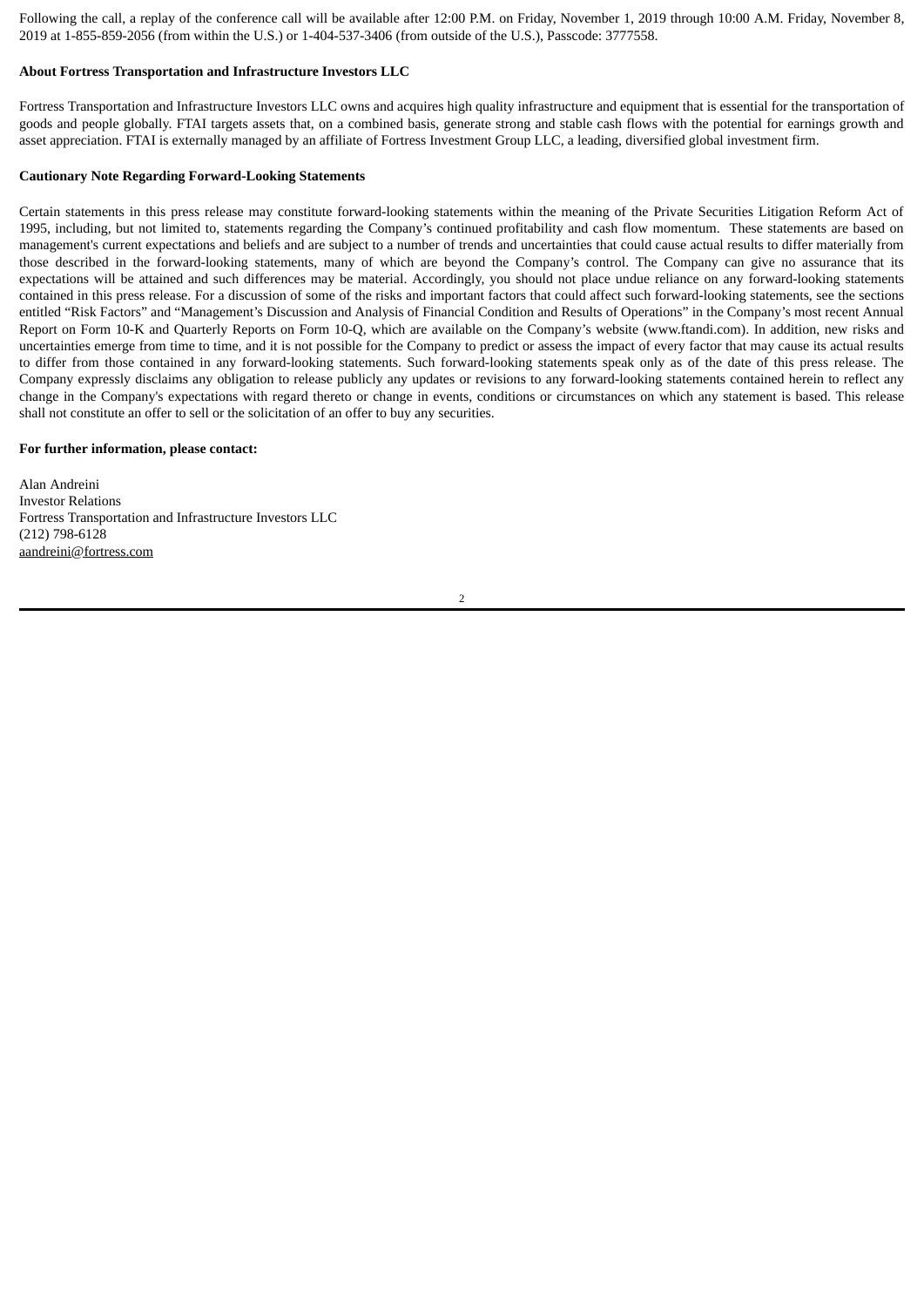#### **Withholding Information for Withholding Agents**

This announcement is intended to be a qualified notice as provided in the Internal Revenue Code (the "Code") and the Regulations thereunder. For U.S. federal income tax purposes, the common dividend and Series A preferred dividend declared in October 2019 will be treated as a partnership distribution and guaranteed payment, respectively. For U.S. tax withholding purposes, the per share distribution components are as follows:

| <b>Common Distribution Components</b>             |    |         |
|---------------------------------------------------|----|---------|
| Non-U.S. Long Term Capital Gain                   | S  |         |
| U.S. Portfolio Interest Income <sup>(1)</sup>     | S  | 0.14500 |
| U.S. Dividend Income $(2)$                        | \$ |         |
| Income Not from U.S. Sources <sup>(3)</sup>       |    | 0.18500 |
| <b>Distribution Per Share</b>                     | \$ | 0.33000 |
|                                                   |    |         |
| <b>Series A Preferred Distribution Components</b> |    |         |
| Guaranteed Payments <sup>(4)</sup>                | S  | 0.53281 |
| <b>Distribution Per Share</b>                     | \$ | 0.53281 |

- (1) Eligible for the U.S. portfolio interest exemption for any holder not considered a 10-percent shareholder under §871(h)(3)(B) of the Code.
- (2) This income is subject to withholding under §1441 or §1442 of the Code.
- (3) This income is not subject to withholding under §1441, §1442 or §1446 of the Code.
- (4) Brokers and nominees should treat this income as subject to withholding under §1441 or §1442 of the Code.

For U.S. shareholders: In computing your U.S. federal taxable income, you should not rely on this qualified notice, but should generally take into account your allocable share of the Company's taxable income as reported to you on your Schedule K-1.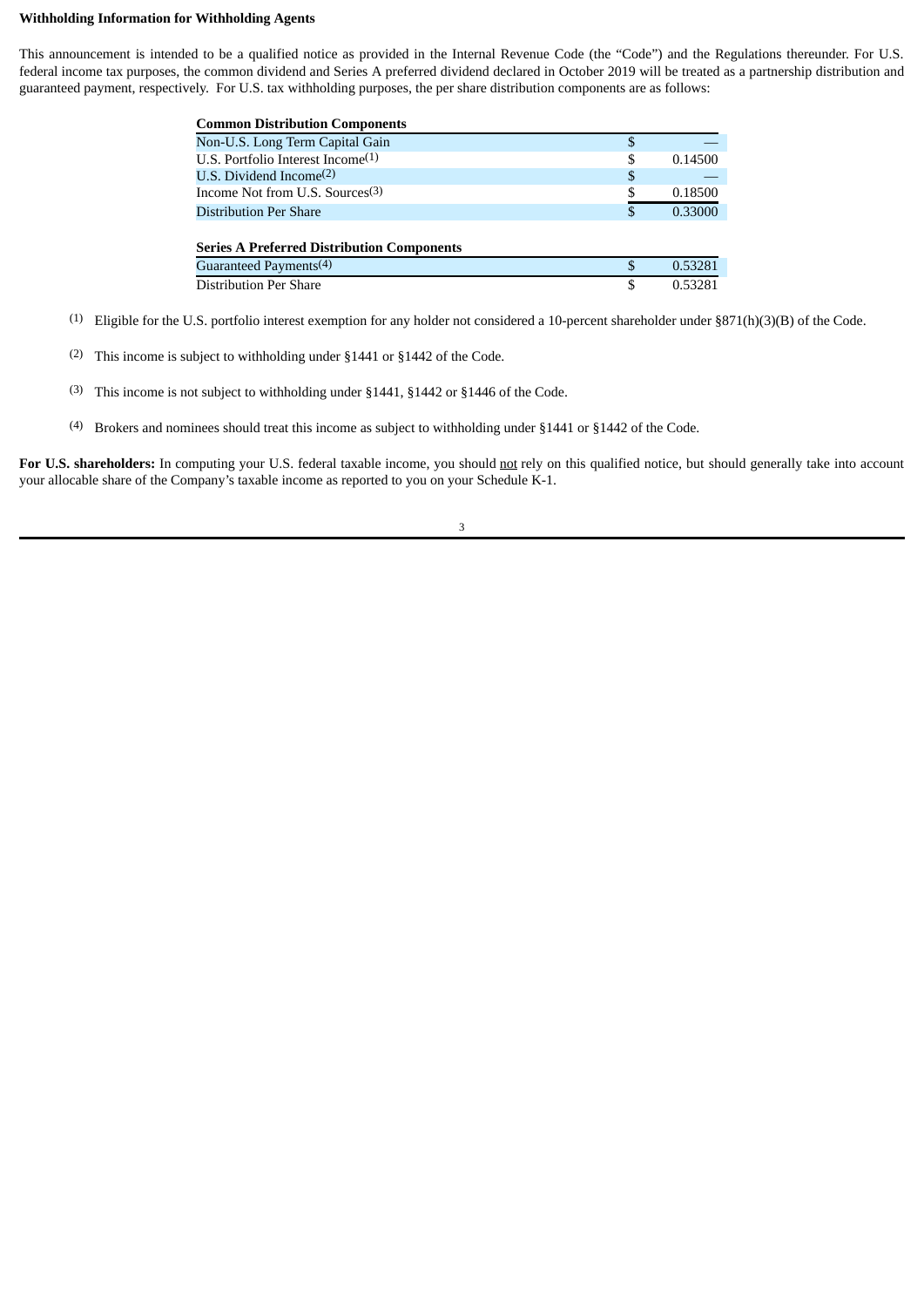## **FORTRESS TRANSPORTATION AND INFRASTRUCTURE INVESTORS LLC**

## **CONSOLIDATED STATEMENTS OF OPERATIONS (Unaudited)**

(Dollar amounts in thousands, unless otherwise noted)

|                                                                                          |          |            | Three Months Ended September 30, |                           | Nine Months Ended September 30, |               |            |  |  |  |
|------------------------------------------------------------------------------------------|----------|------------|----------------------------------|---------------------------|---------------------------------|---------------|------------|--|--|--|
|                                                                                          |          | 2019       | 2018                             |                           | 2019                            | 2018          |            |  |  |  |
| <b>Revenues</b>                                                                          |          |            |                                  |                           |                                 |               |            |  |  |  |
| <b>Equipment leasing revenues</b>                                                        | \$       | 87,259     | \$<br>70,890                     | $\boldsymbol{\mathsf{s}}$ | 238,911                         | \$            | 186,004    |  |  |  |
| Infrastructure revenues                                                                  |          | 74,962     | 30,265                           |                           | 206,942                         |               | 55,974     |  |  |  |
| <b>Total revenues</b>                                                                    |          | 162,221    | 101,155                          |                           | 445,853                         |               | 241,978    |  |  |  |
| <b>Expenses</b>                                                                          |          |            |                                  |                           |                                 |               |            |  |  |  |
| Operating expenses                                                                       |          | 89,368     | 41.667                           |                           | 244,049                         |               | 96,839     |  |  |  |
| General and administrative                                                               |          | 6,284      | 4,012                            |                           | 15,313                          |               | 12,171     |  |  |  |
| Acquisition and transaction expenses                                                     |          | 5,618      | 1,460                            |                           | 9,400                           |               | 4,734      |  |  |  |
| Management fees and incentive allocation to affiliate                                    |          | 7,378      | 3,846                            |                           | 16,926                          |               | 12,080     |  |  |  |
| Depreciation and amortization                                                            |          | 43,744     | 34,422                           |                           | 125,877                         |               | 96,853     |  |  |  |
| Interest expense                                                                         |          | 25,488     | 15,142                           |                           | 72,263                          |               | 39,870     |  |  |  |
| Total expenses                                                                           |          | 177,880    | 100,549                          |                           | 483,828                         |               | 262,547    |  |  |  |
| Other income (expense)                                                                   |          |            |                                  |                           |                                 |               |            |  |  |  |
| Equity in losses of unconsolidated entities                                              |          | (974)      | (442)                            |                           | (1,527)                         |               | (598)      |  |  |  |
| Gain on sale of equipment, net                                                           |          | 37,061     | 262                              |                           | 61,416                          |               | 5,253      |  |  |  |
| Interest income                                                                          |          | 121        | 111                              |                           | 452                             |               | 361        |  |  |  |
| Other income                                                                             |          | 1,131      | 737                              |                           | 3,465                           |               | 2,074      |  |  |  |
| Total other income                                                                       |          | 37,339     | 668                              |                           | 63,806                          |               | 7,090      |  |  |  |
| Income (loss) before income taxes                                                        |          | 21,680     | 1,274                            |                           | 25,831                          |               | (13, 479)  |  |  |  |
| Provision for (benefit from) income taxes                                                |          | 1,004      | 551                              |                           | (842)                           |               | 1,580      |  |  |  |
| <b>Net income (loss)</b>                                                                 |          | 20,676     | 723                              |                           | 26,673                          |               | (15,059)   |  |  |  |
| Less: Net loss attributable to non-controlling interests in consolidated<br>subsidiaries |          | (4,995)    | (3,855)                          |                           | (12,950)                        |               | (19, 904)  |  |  |  |
| Net income attributable to shareholders                                                  | \$       | 25,671     | \$<br>4,578                      | \$                        | 39,623                          | \$            | 4,845      |  |  |  |
| Earnings per common share                                                                |          |            |                                  |                           |                                 |               |            |  |  |  |
| <b>Basic</b>                                                                             |          | 0.30       | \$<br>0.05                       | \$                        | 0.46                            | \$            | 0.06       |  |  |  |
| <b>Diluted</b>                                                                           | \$<br>\$ | 0.30       | \$<br>0.05                       | $\boldsymbol{\mathsf{s}}$ | 0.46                            | $\mathcal{S}$ | 0.06       |  |  |  |
|                                                                                          |          |            |                                  |                           |                                 |               |            |  |  |  |
| <b>Weighted Average Common Shares Outstanding:</b>                                       |          |            |                                  |                           |                                 |               |            |  |  |  |
| <b>Basic</b>                                                                             |          | 85,996,067 | 84,708,071                       |                           | 85,990,131                      |               | 83,178,546 |  |  |  |
| <b>Diluted</b>                                                                           |          | 86,005,604 | 84,709,656                       |                           | 86,013,539                      |               | 83,179,181 |  |  |  |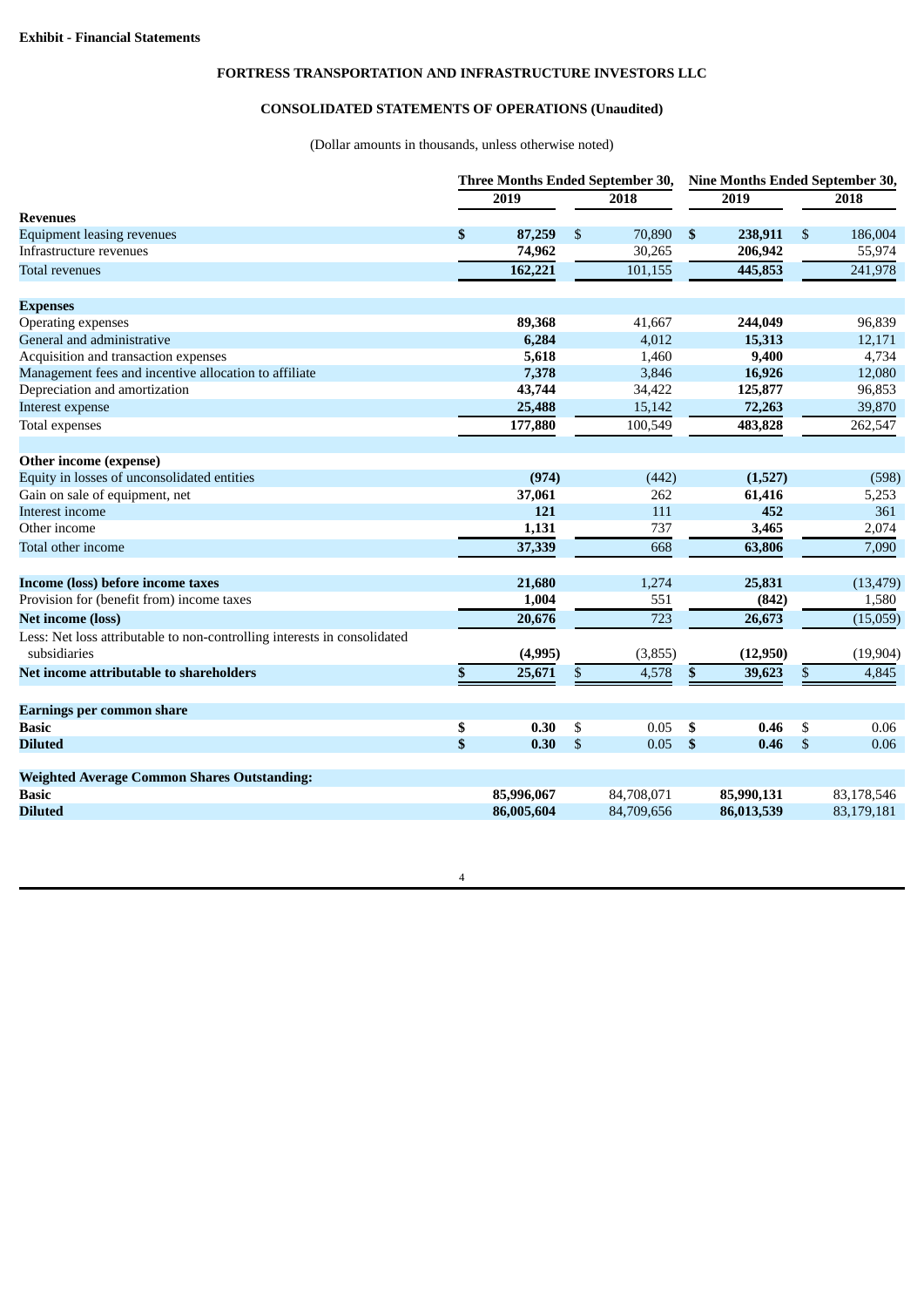## **FORTRESS TRANSPORTATION AND INFRASTRUCTURE INVESTORS LLC**

## **CONSOLIDATED BALANCE SHEETS**

## (Dollar amounts in thousands, unless otherwise noted)

|                                                                                                              | (Unaudited)               |                    |              |                          |  |
|--------------------------------------------------------------------------------------------------------------|---------------------------|--------------------|--------------|--------------------------|--|
|                                                                                                              |                           | September 30, 2019 |              | <b>December 31, 2018</b> |  |
| <b>Assets</b>                                                                                                |                           |                    |              |                          |  |
| Cash and cash equivalents                                                                                    | \$                        | 99,343             | \$           | 99,601                   |  |
| Restricted cash                                                                                              |                           | 51,241             |              | 21,236                   |  |
| Accounts receivable, net                                                                                     |                           | 61,970             |              | 53,789                   |  |
| Leasing equipment, net                                                                                       |                           | 1,498,679          |              | 1,432,210                |  |
| Operating lease right-of-use assets, net                                                                     |                           | 42,590             |              |                          |  |
| Finance leases, net                                                                                          |                           | 8,620              |              | 18,623                   |  |
| Property, plant, and equipment, net                                                                          |                           | 945,052            |              | 708,853                  |  |
| Investments                                                                                                  |                           | 51,109             |              | 40,560                   |  |
| Intangible assets, net                                                                                       |                           | 30,182             |              | 38,513                   |  |
| Goodwill                                                                                                     |                           | 116,584            |              | 116,584                  |  |
| Other assets                                                                                                 |                           | 229,643            |              | 108,809                  |  |
| <b>Total assets</b>                                                                                          | \$                        | 3,135,013          | \$           | 2,638,778                |  |
|                                                                                                              |                           |                    |              |                          |  |
| <b>Liabilities</b>                                                                                           |                           |                    |              |                          |  |
| Accounts payable and accrued liabilities                                                                     | $\boldsymbol{\mathsf{s}}$ | 135,155            | \$           | 112,188                  |  |
| Debt, net                                                                                                    |                           | 1,582,262          |              | 1,237,347                |  |
| Maintenance deposits                                                                                         |                           | 197,989            |              | 158,163                  |  |
| Security deposits                                                                                            |                           | 42,761             |              | 38,539                   |  |
| <b>Operating lease liabilities</b>                                                                           |                           | 43,036             |              |                          |  |
| Other liabilities                                                                                            |                           | 28,158             |              | 38,759                   |  |
| <b>Total liabilities</b>                                                                                     | \$                        | 2,029,361          | $\mathbb{S}$ | 1,584,996                |  |
|                                                                                                              |                           |                    |              |                          |  |
| Commitments and contingencies                                                                                |                           |                    |              |                          |  |
| <b>Equity</b>                                                                                                |                           |                    |              |                          |  |
| Common shares (\$0.01 par value per share; 2,000,000,000 shares authorized; 84,903,138 and 84,050,889        |                           |                    |              |                          |  |
| shares issued and outstanding as of September 30, 2019 and December 31, 2018, respectively)                  | \$                        | 849                | \$           | 840                      |  |
| Preferred shares (\$0.01 par value per share; 3,450,000 shares authorized; 3,450,000 and 0 shares issued and |                           |                    |              |                          |  |
| outstanding as of September 30, 2019 and December 31, 2018, respectively)                                    |                           | 35                 |              |                          |  |
| Additional paid in capital                                                                                   |                           | 1,027,451          |              | 1,029,376                |  |
| Retained earnings (accumulated deficit)                                                                      |                           | 6,806              |              | (32, 817)                |  |
| Accumulated other comprehensive income                                                                       |                           | 25,474             |              |                          |  |
| Shareholders' equity                                                                                         |                           | 1,060,615          |              | 997,399                  |  |
| Non-controlling interest in equity of consolidated subsidiaries                                              |                           | 45,037             |              | 56,383                   |  |
| <b>Total equity</b>                                                                                          |                           | 1,105,652          |              | 1,053,782                |  |
| Total liabilities and equity                                                                                 | \$                        | 3,135,013          | \$           | 2,638,778                |  |
|                                                                                                              |                           |                    |              |                          |  |
|                                                                                                              |                           |                    |              |                          |  |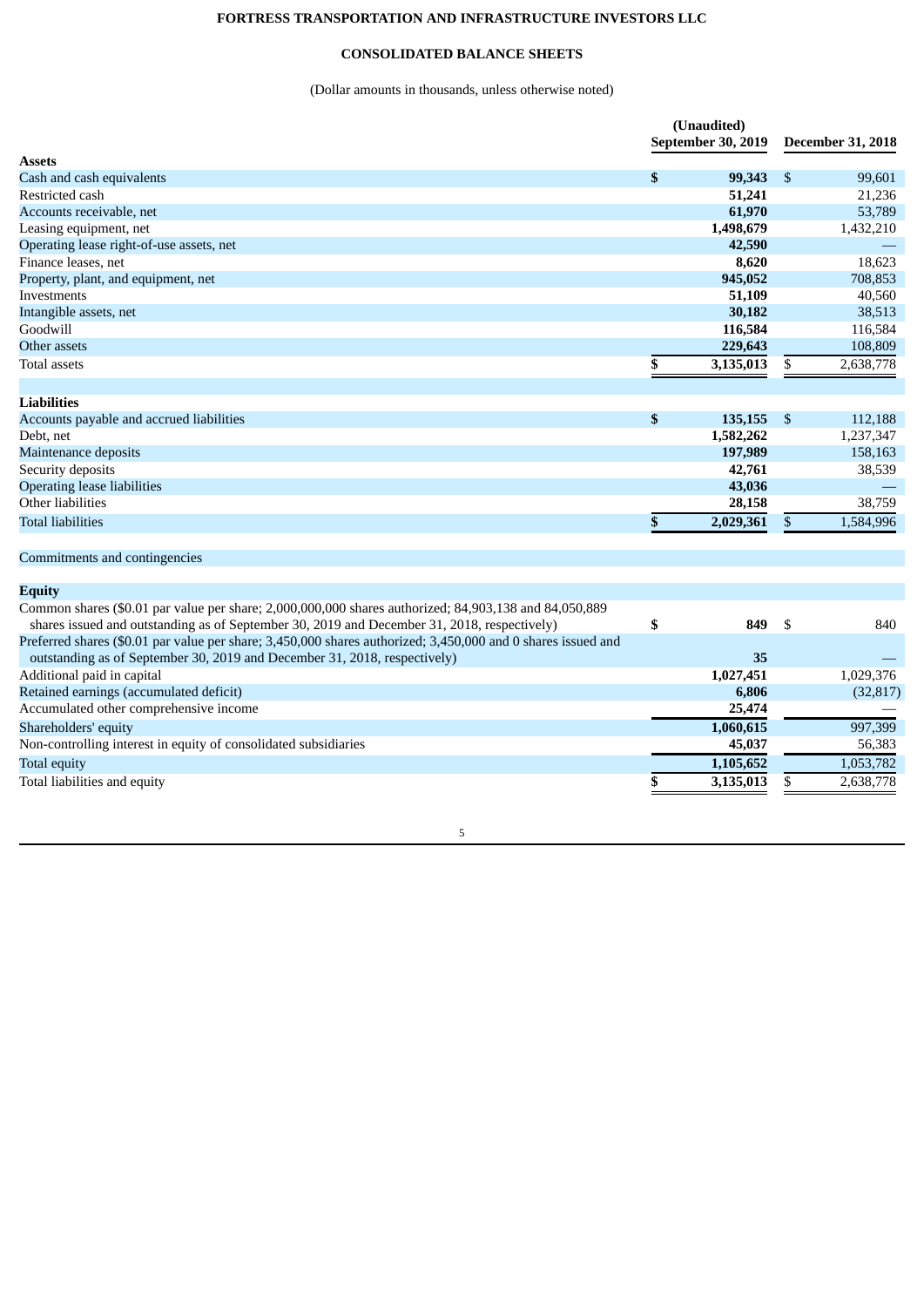## **FORTRESS TRANSPORTATION AND INFRASTRUCTURE INVESTORS LLC**

## **CONSOLIDATED STATEMENTS OF CASH FLOWS (Unaudited)**

(Dollar amounts in thousands, unless otherwise noted)

|                                                                                              | Nine Months Ended September 30, |            |    |            |  |  |
|----------------------------------------------------------------------------------------------|---------------------------------|------------|----|------------|--|--|
|                                                                                              |                                 | 2019       |    | 2018       |  |  |
| <b>Cash flows from operating activities:</b>                                                 |                                 |            |    |            |  |  |
| Net income (loss)                                                                            | \$                              | 26,673     | \$ | (15,059)   |  |  |
| Adjustments to reconcile net income (loss) to net cash provided by operating activities:     |                                 |            |    |            |  |  |
| Equity in losses of unconsolidated entities                                                  |                                 | 1,527      |    | 598        |  |  |
| Gain on sale of equipment, net                                                               |                                 | (61, 416)  |    | (5,253)    |  |  |
| Security deposits and maintenance claims included in earnings                                |                                 | (3, 863)   |    | (4,325)    |  |  |
| Equity-based compensation                                                                    |                                 | 1,604      |    | 669        |  |  |
| Depreciation and amortization                                                                |                                 | 125,877    |    | 96,853     |  |  |
| Change in current and deferred income taxes                                                  |                                 | (1,906)    |    | 670        |  |  |
| Change in fair value of non-hedge derivative                                                 |                                 | 4,130      |    | 567        |  |  |
| Amortization of lease intangibles and incentives                                             |                                 | 24,008     |    | 17,629     |  |  |
| Amortization of deferred financing costs                                                     |                                 | 5,995      |    | 4,164      |  |  |
| Bad debt expense                                                                             |                                 | 3,139      |    | 1,586      |  |  |
| Other                                                                                        |                                 | 748        |    | 51         |  |  |
| Change in:                                                                                   |                                 |            |    |            |  |  |
| Accounts receivable                                                                          |                                 | (16,002)   |    | (19,024)   |  |  |
| Other assets                                                                                 |                                 | (15, 128)  |    | (10,891)   |  |  |
| Accounts payable and accrued liabilities                                                     |                                 | 2,101      |    | 15,198     |  |  |
| Management fees payable to affiliate                                                         |                                 | 8,961      |    | (774)      |  |  |
| Other liabilities                                                                            |                                 | (13,735)   |    | 3,756      |  |  |
| Net cash provided by operating activities                                                    |                                 | 92,713     |    | 86,415     |  |  |
|                                                                                              |                                 |            |    |            |  |  |
| <b>Cash flows from investing activities:</b>                                                 |                                 |            |    |            |  |  |
| Investment in notes receivable                                                               |                                 |            |    | (912)      |  |  |
| Investment in unconsolidated entities and available for sale securities                      |                                 | (13,500)   |    | (1, 115)   |  |  |
| Principal collections on finance leases                                                      |                                 | 13,094     |    | 658        |  |  |
| Acquisition of leasing equipment                                                             |                                 | (287,508)  |    | (330, 492) |  |  |
| Acquisition of property, plant and equipment                                                 |                                 | (243,707)  |    | (178, 555) |  |  |
| Acquisition of lease intangibles                                                             |                                 | (101)      |    | (5,039)    |  |  |
| Purchase deposits for acquisitions                                                           |                                 | (45, 852)  |    | (17,350)   |  |  |
| Proceeds from sale of leasing equipment                                                      |                                 | 166,290    |    | 30,409     |  |  |
| Proceeds from sale of property, plant and equipment                                          |                                 | 7          |    | 78         |  |  |
| Return of capital distributions from unconsolidated entities                                 |                                 | 1,424      |    | 872        |  |  |
| Return of purchase deposit for aircraft and aircraft engines                                 |                                 |            |    | 240        |  |  |
| Return of deposit on sale of engine                                                          |                                 |            |    | (400)      |  |  |
| Net cash used in investing activities                                                        | \$                              | (409, 853) | \$ | (501, 606) |  |  |
| <b>Cash flows from financing activities:</b>                                                 |                                 |            |    |            |  |  |
| Proceeds from debt                                                                           | \$                              | 568,704    | S  | 615,239    |  |  |
| Repayment of debt                                                                            |                                 | (218, 934) |    | (181, 856) |  |  |
| Payment of deferred financing costs                                                          |                                 | (31,585)   |    | (2,686)    |  |  |
| Receipt of security deposits                                                                 |                                 | 5,802      |    | 7,084      |  |  |
| Return of security deposits                                                                  |                                 | (368)      |    | (1,520)    |  |  |
| Receipt of maintenance deposits                                                              |                                 | 49,356     |    | 41,808     |  |  |
| Release of maintenance deposits                                                              |                                 | (23, 822)  |    | (11,518)   |  |  |
| Proceeds from issuance of common shares, net of underwriter's discount                       |                                 |            |    | 128,451    |  |  |
| Common shares issuance costs                                                                 |                                 |            |    | (789)      |  |  |
| Proceeds from issuance of preferred shares, net of underwriter's discount and issuance costs |                                 | 82,888     |    |            |  |  |
| Purchase of non-controlling interest                                                         |                                 |            |    | (3,705)    |  |  |
| Cash dividends - common shares                                                               |                                 | (85, 154)  |    | (82, 623)  |  |  |
| Net cash provided by financing activities                                                    | \$                              | 346,887    | \$ | 507,885    |  |  |
|                                                                                              |                                 |            |    |            |  |  |
| Net increase in cash and cash equivalents and restricted cash                                |                                 | 29,747     |    | 92,694     |  |  |
| Cash and cash equivalents and restricted cash, beginning of period                           |                                 | 120,837    |    | 92,806     |  |  |
| Cash and cash equivalents and restricted cash, end of period                                 | \$                              | 150,584    | \$ | 185,500    |  |  |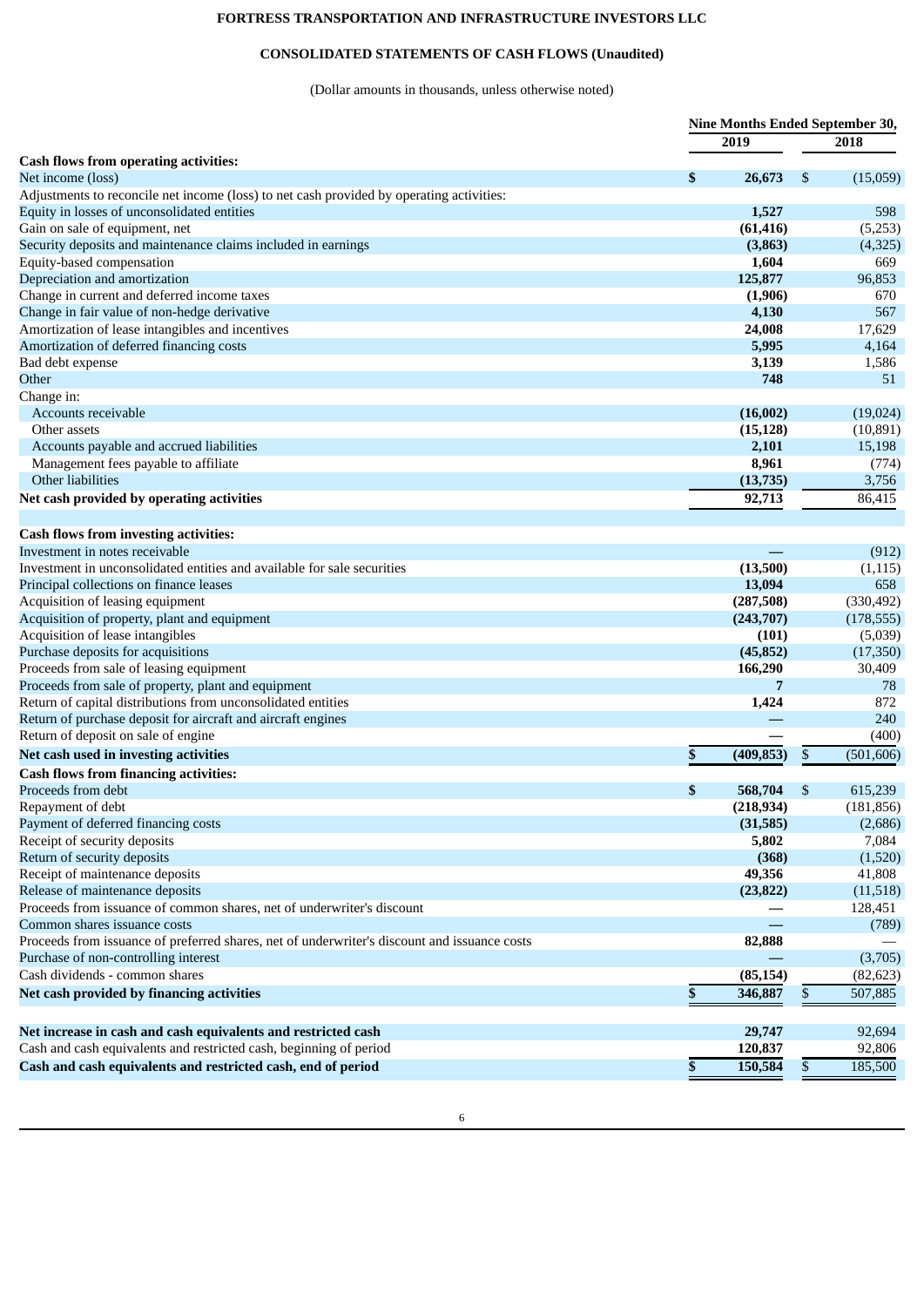#### **Key Performance Measures**

The Chief Operating Decision Maker ("CODM") utilizes Adjusted EBITDA as our key performance measure.

Adjusted EBITDA provides the CODM with the information necessary to assess operational performance, as well as make resource and allocation decisions. Adjusted EBITDA is defined as net income attributable to shareholders, adjusted (a) to exclude the impact of provision for (benefit from) income taxes, equity-based compensation expense, acquisition and transaction expenses, losses on the modification or extinguishment of debt and capital lease obligations, changes in fair value of non-hedge derivative instruments, asset impairment charges, incentive allocations, depreciation and amortization expense, and interest expense, (b) to include the impact of our pro-rata share of Adjusted EBITDA from unconsolidated entities, and (c) to exclude the impact of equity in earnings (losses) of unconsolidated entities and the non-controlling share of Adjusted EBITDA.

The following table sets forth a reconciliation of net income attributable to shareholders to Adjusted EBITDA for the three and nine months ended September 30, 2019 and 2018:

|                                           |    | <b>Three Months Ended</b><br>September 30, |              |              |               | <b>Nine Months Ended</b><br>September 30, |         |               |         |                |               |  |  |  |  |
|-------------------------------------------|----|--------------------------------------------|--------------|--------------|---------------|-------------------------------------------|---------|---------------|---------|----------------|---------------|--|--|--|--|
| (in thousands)                            |    | 2019                                       | 2018         |              | <b>Change</b> |                                           | 2019    |               | 2018    |                | <b>Change</b> |  |  |  |  |
| Net income attributable to shareholders   | S. | 25,671                                     | \$<br>4,578  | $\mathbb{S}$ | 21,093        | $\mathbf{s}$                              | 39,623  | <sup>\$</sup> | 4,845   | $\mathfrak{S}$ | 34,778        |  |  |  |  |
| Add: Provision for (benefit from) income  |    |                                            |              |              |               |                                           |         |               |         |                |               |  |  |  |  |
| taxes                                     |    | 1,004                                      | 551          |              | 453           |                                           | (842)   |               | 1,580   |                | (2, 422)      |  |  |  |  |
| Add: Equity-based compensation expense    |    | 676                                        | 232          |              | 444           |                                           | 1,604   |               | 669     |                | 935           |  |  |  |  |
| Add: Acquisition and transaction expenses |    | 5,618                                      | 1,460        |              | 4,158         |                                           | 9,400   |               | 4,734   |                | 4,666         |  |  |  |  |
| Add: Losses on the modification or        |    |                                            |              |              |               |                                           |         |               |         |                |               |  |  |  |  |
| extinguishment of debt and capital lease  |    |                                            |              |              |               |                                           |         |               |         |                |               |  |  |  |  |
| obligations                               |    |                                            |              |              |               |                                           |         |               |         |                |               |  |  |  |  |
| Add: Changes in fair value of non-hedge   |    |                                            |              |              |               |                                           |         |               |         |                |               |  |  |  |  |
| derivative instruments                    |    | 4,380                                      | 385          |              | 3,995         |                                           | 4,130   |               | 567     |                | 3,563         |  |  |  |  |
| Add: Asset impairment charges             |    |                                            |              |              |               |                                           |         |               |         |                |               |  |  |  |  |
| Add: Incentive allocations                |    | 3,736                                      | (20)         |              | 3,756         |                                           | 6,109   |               | 553     |                | 5,556         |  |  |  |  |
| Add: Depreciation and amortization        |    |                                            |              |              |               |                                           |         |               |         |                |               |  |  |  |  |
| expense $(1)$                             |    | 50,464                                     | 39,162       |              | 11,302        |                                           | 149,885 |               | 114,482 |                | 35,403        |  |  |  |  |
| Add: Interest expense                     |    | 25,488                                     | 15,142       |              | 10,346        |                                           | 72,263  |               | 39,870  |                | 32,393        |  |  |  |  |
| Add: Pro-rata share of Adjusted EBITDA    |    |                                            |              |              |               |                                           |         |               |         |                |               |  |  |  |  |
| from unconsolidated entities (2)          |    | (801)                                      | 402          |              | (1,203)       |                                           | (895)   |               | 385     |                | (1,280)       |  |  |  |  |
| Less: Equity in losses of unconsolidated  |    |                                            |              |              |               |                                           |         |               |         |                |               |  |  |  |  |
| entities                                  |    | 974                                        | 442          |              | 532           |                                           | 1,527   |               | 598     |                | 929           |  |  |  |  |
| Less: Non-controlling share of Adjusted   |    |                                            |              |              |               |                                           |         |               |         |                |               |  |  |  |  |
| EBITDA $(3)$                              |    | (3,068)                                    | (3,563)      |              | 495           |                                           | (8,242) |               | (9,175) |                | 933           |  |  |  |  |
| <b>Adjusted EBITDA (non-GAAP)</b>         |    | 114,142                                    | \$<br>58,771 | S            | 55,371        | S                                         | 274,562 | S             | 159,108 | S.             | 115,454       |  |  |  |  |

(1) Includes the following items for the three months ended September 30, 2019 and 2018: (i) depreciation and amortization expense of \$43,744 and \$34,422, (ii) lease intangible amortization of \$1,072 and \$1,911 and (iii) amortization for lease incentives of \$5,648 and \$2,829, respectively. Includes the following items for the nine months ended September 30, 2019 and 2018: (i) depreciation and amortization expense of \$125,877 and \$96,853, (ii) lease intangible amortization of \$5,736 and \$5,913 and (iii) amortization for lease incentives of \$18,272 and \$11,716, respectively.

(2) Includes the following items for the three months ended September 30, 2019 and 2018: (i) net loss of \$(1,096) and \$(483), (ii) interest expense of \$30 and \$97 and (iii) depreciation and amortization expense of \$265 and \$788, respectively. Includes the following items for the nine months ended September 30, 2019 and 2018: (i) net loss of \$(1,793) and \$(734), (ii) interest expense of \$101 and \$303 and (iii) depreciation and amortization expense of \$797 and \$816, respectively.

(3) Includes the following items for the three months ended September 30, 2019 and 2018: (i) equity based compensation of \$85 and \$19, (ii) provision for income taxes of \$27 and \$2, (iii) interest expense of \$846 and \$1,512, (iv) depreciation and amortization expense of \$1,325 and \$1,809, and (v) changes in fair value of non-hedge derivative instruments of \$785 and \$221, respectively. Includes the following items for the nine months ended September 30, 2019 and 2018: (i) equity based compensation of \$220 and \$96, (ii) provision for income taxes of \$73 and \$10, (iii) interest expense of \$2,854 and \$3,823, (iv) depreciation and amortization expense of \$3,834 and \$5,097 and (v) changes in fair value of non-hedge derivative instruments of \$1,261 and \$149, respectively.

We use Funds Available for Distribution ("FAD") in evaluating our ability to meet our stated dividend policy. FAD is not a financial measure in accordance with GAAP. The GAAP measure most directly comparable to FAD is net cash provided by operating activities. We believe FAD is a useful metric for investors and analysts for similar purposes.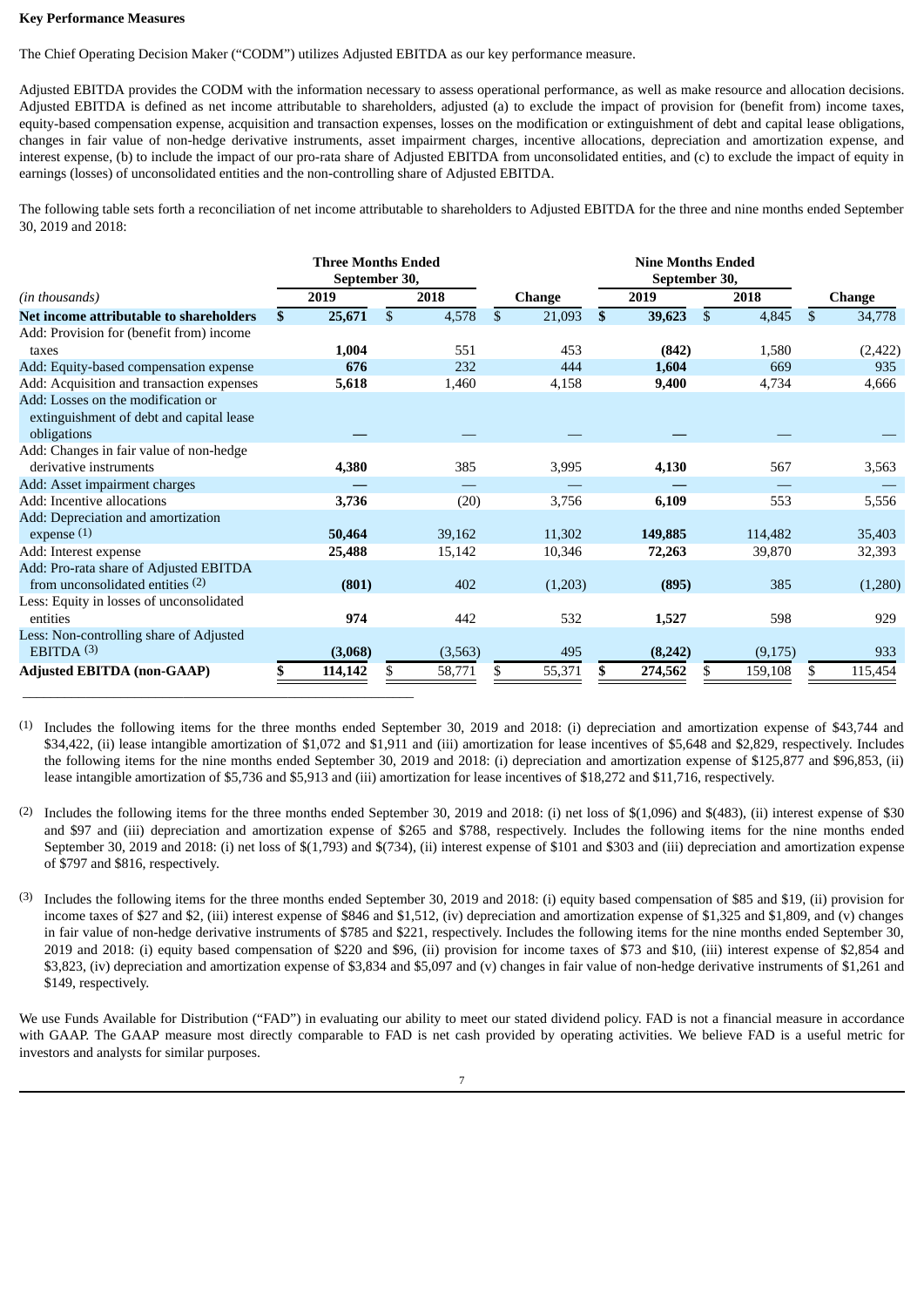We define FAD as: net cash provided by operating activities plus principal collections on finance leases, proceeds from sale of assets, and return of capital distributions from unconsolidated entities, less required payments on debt obligations and capital distributions to non-controlling interest, and excludes changes in working capital.

The following table sets forth a reconciliation of Net Cash Provided by Operating Activities to FAD for the nine months ended September 30, 2019 and 2018:

|                                                                   | <b>Nine Months Ended September 30,</b> |           |   |         |  |  |  |  |
|-------------------------------------------------------------------|----------------------------------------|-----------|---|---------|--|--|--|--|
| (in thousands)                                                    |                                        | 2019      |   | 2018    |  |  |  |  |
| <b>Net Cash Provided by Operating Activities</b>                  |                                        | 92,713    | Ъ | 86.415  |  |  |  |  |
| Add: Principal Collections on Finance Leases                      |                                        | 13,094    |   | 658     |  |  |  |  |
| Add: Proceeds from Sale of Assets                                 |                                        | 166,297   |   | 30,487  |  |  |  |  |
| Add: Return of Capital Distributions from Unconsolidated Entities |                                        | 1.424     |   | 872     |  |  |  |  |
| Less: Required Payments on Debt Obligations (1)                   |                                        | (29, 513) |   | (6,231) |  |  |  |  |
| Less: Capital Distributions to Non-Controlling Interest           |                                        |           |   |         |  |  |  |  |
| Exclude: Changes in Working Capital                               |                                        | 33,803    |   | 11,735  |  |  |  |  |
| <b>Funds Available for Distribution (FAD)</b>                     |                                        | 277,818   |   | 123,936 |  |  |  |  |
|                                                                   |                                        |           |   |         |  |  |  |  |

(1) Required payments on debt obligations for the nine months ended September 30, 2019 exclude repayments of \$175,000 for the Revolving Credit Facility and \$14,421 for the Central Maine & Québec Railway ("CMQR") Credit Agreement, and for the nine months ended September 30, 2018 exclude repayments of \$150,000 for the Revolving Credit Facility and \$25,625 for the CMQR Credit Agreement, all of which were voluntary refinancings as repayments of these amounts were not required at such time.

The following tables set forth a reconciliation of FAD to Net Cash provided by Operating Activities for the three and nine months ended September 30, 2019:

|                                                                    |  | Three Months Ended September 30, 2019 |                       |                               |  |           |
|--------------------------------------------------------------------|--|---------------------------------------|-----------------------|-------------------------------|--|-----------|
| (in thousands)                                                     |  | <b>Aviation</b><br>Leasing            | <b>Infrastructure</b> | <b>Corporate and</b><br>Other |  | Total     |
| <b>Funds Available for Distribution (FAD)</b>                      |  | 185,679                               | (32,000)              | (32, 938)                     |  | 120,741   |
| Less: Principal Collections on Finance Leases                      |  |                                       |                       |                               |  | (10,098)  |
| Less: Proceeds from Sale of Assets                                 |  |                                       |                       |                               |  | (94, 793) |
| Less: Return of Capital Distributions from Unconsolidated Entities |  |                                       |                       |                               |  | (144)     |
| Add: Required Payments on Debt Obligations (1)                     |  |                                       |                       |                               |  | 26,388    |
| Add: Capital Distributions to Non-Controlling Interest             |  |                                       |                       |                               |  |           |
| Include: Changes in Working Capital                                |  |                                       |                       |                               |  | (7, 493)  |
| <b>Net Cash provided by Operating Activities</b>                   |  |                                       |                       |                               |  | 34,601    |

(1) Required payments on debt obligations for the three months ended September 30, 2019 exclude repayments of \$60,000 for the Revolving Credit Facility and \$3,711 for the CMQR Credit Agreement, both of which were voluntary refinancings as repayments of these amounts were not required at such time.